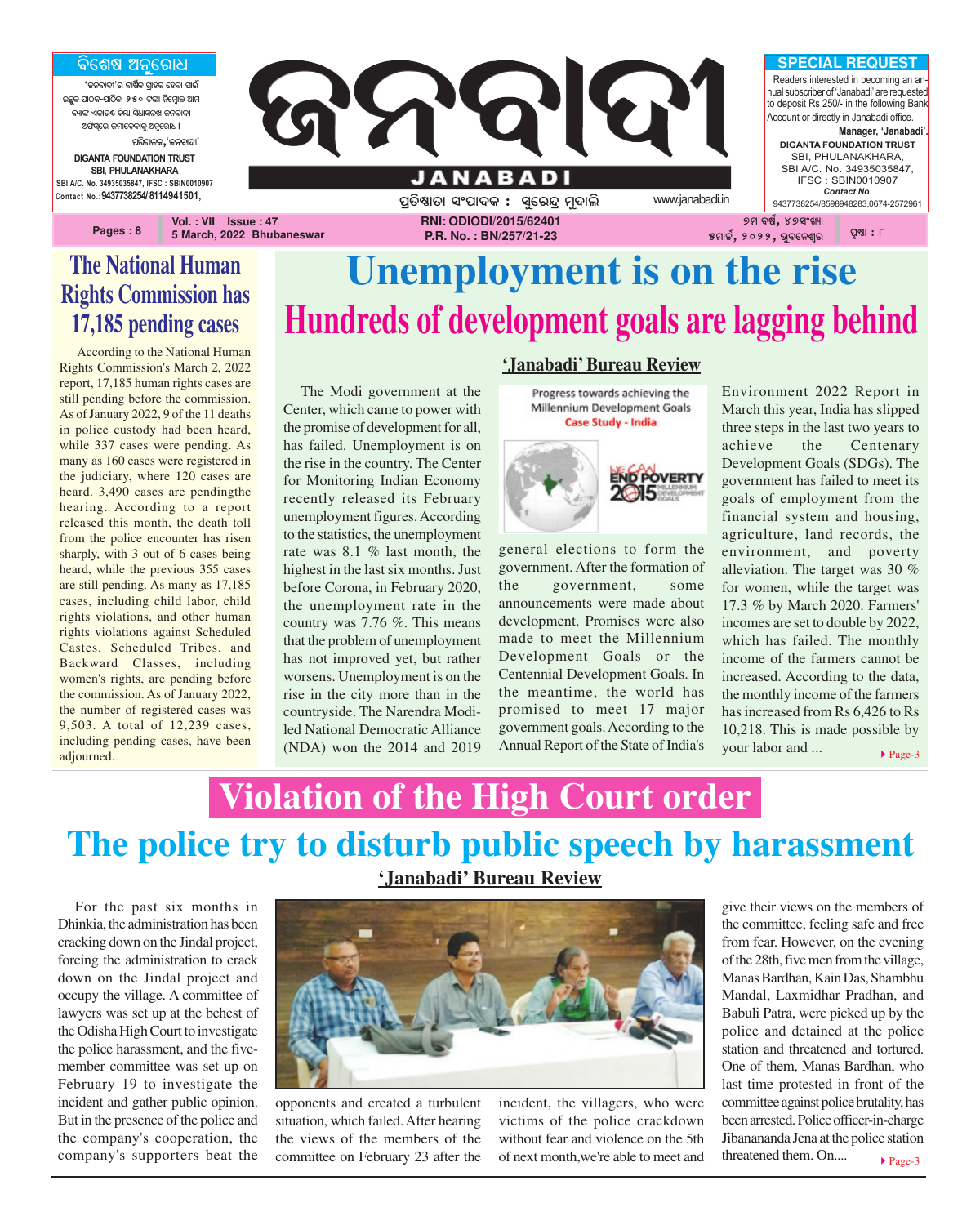## *Editorial* **When people will be free from mental slavery ?**

Slaves always follow their owner, be they a person or a country. All the countries that have been independent since World War II and today are so in a hurry to serve their former owner or the country they were subjected to in some way that the owner is exploiting or kicking, but they are proud to be kicked. The authorities and the government of the newly independent state are responsible for this. Instead, they create anti-people policies for the majority of their country. Not only policies but also decisions and action plans are anti-people. Democracy is taught in schools, colleges, and universities around the world. In this way, the educated and intellectual classes are created or taught in such a way that they act against the common people. The truth is in the aftermath of World War II, countries in Asia, Africa, and Latin America, or in countries that have gained independence, are enjoying the independence of the ruling class rather than independence.

The ruling class of the newly independent country has been happily accepting the neo-imperialist policies and decisions of world capitalism. Implementing monetary policy decisions and action plans in their home countries that are periodically determined by the World Capitalist Organization 'World Bank', 'International Monetary Fund', 'World Trade Organization', 'World Health Organization', 'Dunkel Draft'. These global capitalist organizations are being implemented in the direction of. In the name of modernization, entrepreneurship, development, and good governance, these countries are being lured into debt by the World Bank, the International Monetary Fund, and the developed world. Indirectly, global capitalism is pushing for a more independent economy. To date, the newly independent states have not been able to get rid of foreign debt. The money that is being spent on development in the country comes from these foreign capitalist organizations and developed countries. The central government says the money is being spent on development. But the money is being distributed among capitalists, corporate houses, political parties and leaders-administrators, brokers, and contractors. As a result, the financial situation of the country's large population has not improved. "As the number of rich people in these countries increases, so does the number of people living in poverty." A large number of working people, like slaves, have been watching the capital's exploitation, and loot. With the help of the authorities, such financial exploitation is rampant. It seems that the exploitation process will continue. In the process, much of the world's wealth is invested in weapons, fashion, and prostitution.

On the other hand, many of the world's population suffer from hunger, poverty, and malnutrition. "Every year, global indicators show that the gap between rich and poor is skyrocketing," he said. The goal of the century-long development was to ensure that no one would go hungry, that balanced development would ensue, and that no country would attack other countries or interfere in internal affairs. World peace will be established, and all will live happily ever after with peaceful coexistence. But that is not the case today. The world's imperialists have created a climate of unrest and trade in arms, capitalizing on capitalism, which has led to the emergence of economically bankrupt nations today. As the majority of the population remains silent as slaves, the slaves are not freed from the mentality, and as a result, more and more capitalism is expanding. The world is in the throes of war, and many people do not have access to necessities, such as food, clothing, shelter, education, and medical care. This is because of the slave mentality. "Once the crisis is over, capitalist exploitation will continue." Cohol on men, and how it weak- ministration. ...

### **Tribals fighting for their livelihood**

 If anyone wants to know if there is real development in the tribal areas, then it is important to talk to the mothers in that area. Numerous studies have shown that tribal mothers are in a very helpless state after the globalization process. Especially their lives and livelihoods are in danger. The reason is that they de-

pend on natural resources. But globalization and its predecessors have continued in various ways to plunder this natural resource, and in many cases have succeeded with the help of the state. As the displacement and environmen-

tal degradation spread, so did the mothers. Mothers who have compromised with this process have lost their identity and values. Those who fought without compromise have been subjected to unspeakable sorrow and pain for resistance. But one thing is certain, the struggle is not over yet.

A few days ago, Mrs. Gomati Jhodia, one of the leading leaders of the tribal leadership in Kashipur, passed away. Shewas born in Godiguda village in Kashipur. Shewas married in Karkani village. The family said she had a husband and three daughters. Her husband died at an early age. Sheran the world holding the girls.Kashipur's moneylender exploitation and tribal oppression,she understood very well. she encouraged ordinary people as well to take part in solving this great task: "One of the things you and other people can do is keep up the pressure ... there are going to be some difficult decisions for government". Inside the village, she understood the politics of both Thilabala and Nathilabala. Shecould see the effects of alcohol on men, and how it weakened the family's economy. Shespoke in support of the US Alliance but said that maintaining some independence was important. She was therefore involved in the movement for tribal livelihood. She gave a good speech. The dream of new development in the tribal villages was discussed with others.

Achyuta Das

In Kashipur, Mrs. SumaniJhodia and Mrs. Gomti Jhodia became the new identities of the tribal mothers. But Gomti had a serious weakness. That is unselfish relations and compromise with influential Kashipur

leaders. From a political point of view, all the political parties were trying to get Gomati to work. Whether it was the panchayat elections or the assembly elections, the political party that gave her the most financial support for openly campaigning for the party.

But for several years, she has not been popular in tribal villages because she has been opposed to moneylenders and contractors. Other tribes, of course, suspected her of having links with bankers and contractors. She had been a direct supporter of the mining movement for some time after several mining companies arrived in Kashipur. She explained in various villages what kind of damage would be done to the aborigines by mining. With this in mind, the district administration and the mining company enthusiastically persuaded Mrs. Gomti Jhodia to stand up for the company. Financial support was provided for this. She was sent to various villages to create favorable views for the mining company. She was allowed to deliver a keynote address at a meeting with the administration. ...

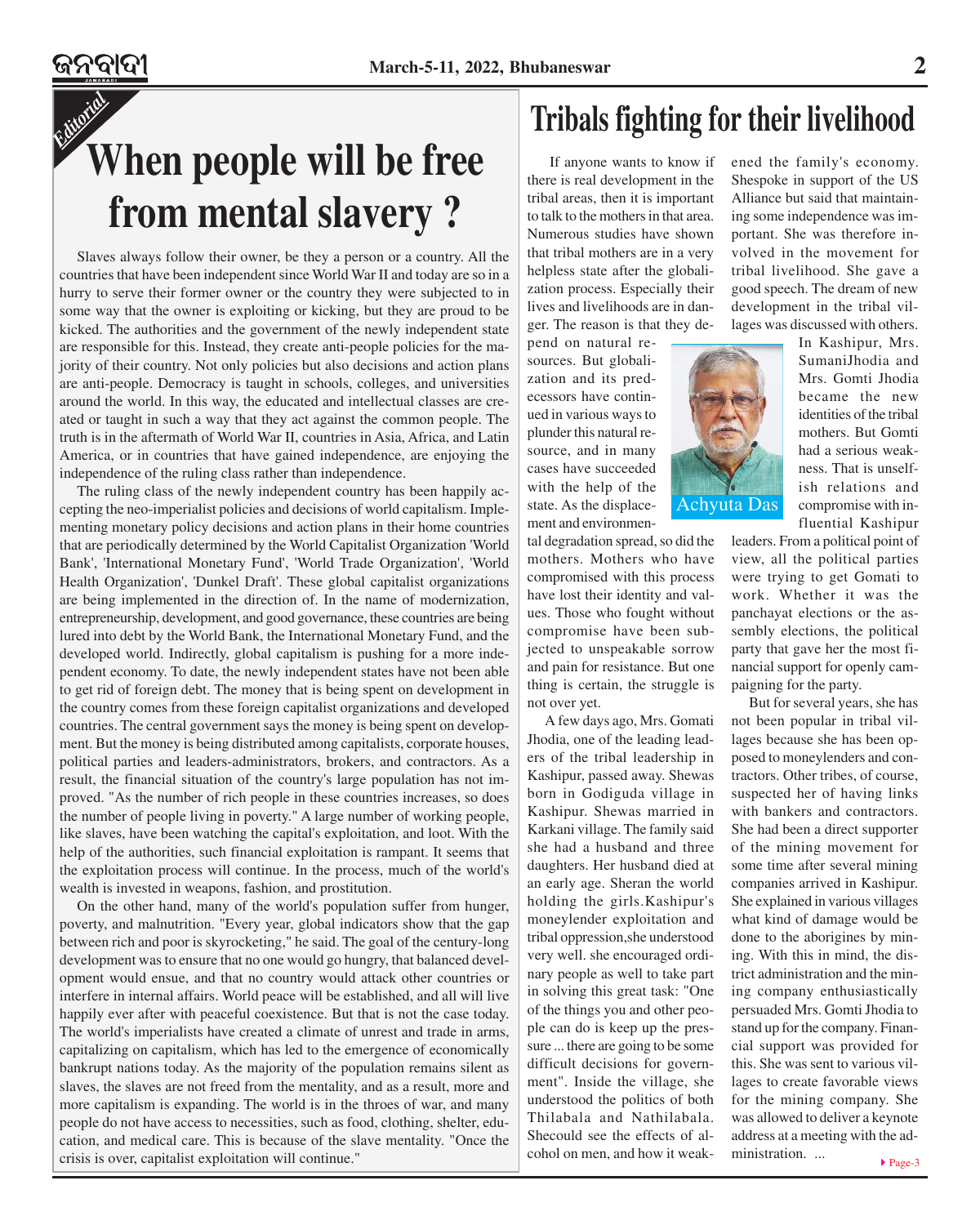### **34 wage labors trapped in Telangana's brickyard ?**

Wage laborers in the Nuapada district were forced to relocate to other states due

Nuapadha(Bureau): brickyard owner is harassing to a lack of jobs. Now the laborers from Belgaon, wage laborers in the Nuapada district. Due to a lack of jobs, 34 wage Kotribahal, Malpada, Lohondopali, Thakurpalli, and other villages in the Komna block of Nuapada district with the help of a labor broker from Telangana Bangirithana Chikdamamli SBI were going to the brickyard. Now the brickyard owner has been

accused by the workers of beating and torturing them unspeakably. The laborers requested their release via a video message.

#### **THE REST OF PAGE-1**

hearing. It is a conspiracy of

### **Unemployment...**

livestock. But monthly imports from crops have not increased. Farmers' imports from the crop fell by 48 % in 2012-13 to 37.3 % in 2018-19. Not all homeless people have access to housing. No clean water is available for drinking. Government efforts to increase forest cover and improve the environment have failed. The Millennium Development Goals were aimed at eradicating poverty, but the worst-hit states were Bihar, Jharkhand, Uttar Pradesh, Odisha, Madhya

Pradesh, and Chhattisgarh. Government goals have also failed to eradicate hunger. They were unable to

eradicate starvation and malnourishment from all over the country. Unemployment is on the rise. Thousands of young people are being employed every day. Development is stalled only by promises. Neither development has succeeded, nor has the goal of millennial development.

#### **Violation of the...**

March 5, people are being warned not to speak out against the police at a public

the police administration to evade the High Court order, such as leaving the village,the men and women who were present could not be reached for comment. Even at the time of the vote, many threatened to arrest him for failing to do so. We urge the Hon'ble High Court judges to take action against the abuse of such power of the police and to relieve the public of the fear of the people during the hearing by the committee, except for the members of the committee,

**THE REST OF PAGE-2**

who are present at the polling station. Others will not interfere or create chaos at times. Members of the committee will not be able to cast their ballots fearlessly if they have an SSP district commissioner or a police officer. He encouraged ordinary people as well to take part in solving this great task: "One of the things you and other people can do is keep up the pressure. There are going to be some difficult decisions for the government. In the last panchayat elections, the

ruling party's candidates won the by-elections, but despite the repression of the police administration in Dhinkia, supporters of the company and members of the state ruling party, Sarpanch and Zilla Parishad were defeated. We thank Prafulla Samantara, President of Lok Shakti Abhiyan and Narendra Mohanty, State Host of Insaf and Anti-False Claims Campaign, Devprasad Rai Mohapatra of Lohia Academy, and Niranjan Mohanty, a lawyer, at a press conference.

She did not even have a vehicle to go from village to village to preach. The company also hosted a party and gave her a chance to get drunk. As a result, Ms. Gomti Jhodia began to work as an agent for a mining company and was criticized. Due to heralcohol addiction, she also gradually succumbed to various diseases. The woman who once opposed alcohol was going to change so soon, everyone was surprised. She had previously been charged with felony criminal mischief for firing on a sculpture with a shotgun, according to Flathead County Sheriff's Office officials. She was arrested and sent to jail. However, her release from prison did not last long. When she died, she was almost alone. No one in her community accepted her. The mining company, on the other hand,

did not want to be labeled as "propaganda". The author has a conversation with Gomti about something else. There is a lot to learn.

A few days ago, the mothers held a meeting in the Pitamahal panchayat, not far from Rayagada. The topic of discussion was "Livelihoods, Education Empowerment and Implementation of Government Programs". The meeting was attended by some of the leading women. But one of them was Mrs. Bangari, our Himrika Ananya. The Bengali mother was talking about herself, the village, the panchayat, and the city. Bangari's mother is old, but she has a lot of confidence in her face. The voice is strong. She asserted that her confession had been obtained through torture. However, she did not return to the polls until the vote was

#### taken.

In Rayagada, mothers have a daily wage. If the mothers take some vegetables to the city of Rayagada for sale, the traders will not allow them to sit there. Government programs have indeed started in the village, which is causing a lot of problems. The Indira Awas Yojana is not being implemented properly. Bribery has risen sharply. If the beneficiary wants to add more during the construction of Indira's house, permission is not available. Previously, each family received 25 kilograms of rice. Now the new khauti card (rice card) is not available to everyone in the village. There is no one to listen to the problem. Leaders such as Haramani Trading, BuchiMelka, Charikani Kandagara, and Sarojini Ullaka discussed the issue of liquor in their

area with Bangra Ama. Mothers have all been protesting against the ban, as it has created a lot of unrest in her area and her family and village. However, the government has not lifted the bar. How many applications have been submitted? Little did they know that it would be possible for the village council to make the decision. But in the next village meeting, all the mothers will take part in the decision. Almost all the girls in her area go to school, but the teachers come to school drunk. What to teach in such a situation? Girls who have passed matriculation are going to Rayagada without any other occupation. Today is the day of wages. It is not possible to rely entirely on agriculture because there is no irrigation system in all the villages. No one is investigating whether ponds and dams can be built. Near Rayagada, the Pitamahal panchayat has been like 'DeepachalAndhra. But the light of hope is shining. On the one hand, Mrs. Gomti Jhodia, and on the other, Mrs. Kangari Ama. Each person's personality and environment have helped them to build their leadership. The truth is that there is always the challenge of opening up a new path of development by realizing the plight of tribal mothers. But both nations and governments need to be sensitive to this. " Tribal mothers are not cheap laborers, nor are they purchasers. They are the same citizens like everyone else and have the dream of moving forward. They also have the right to a quality of life.

> **Prominent social workers and writers**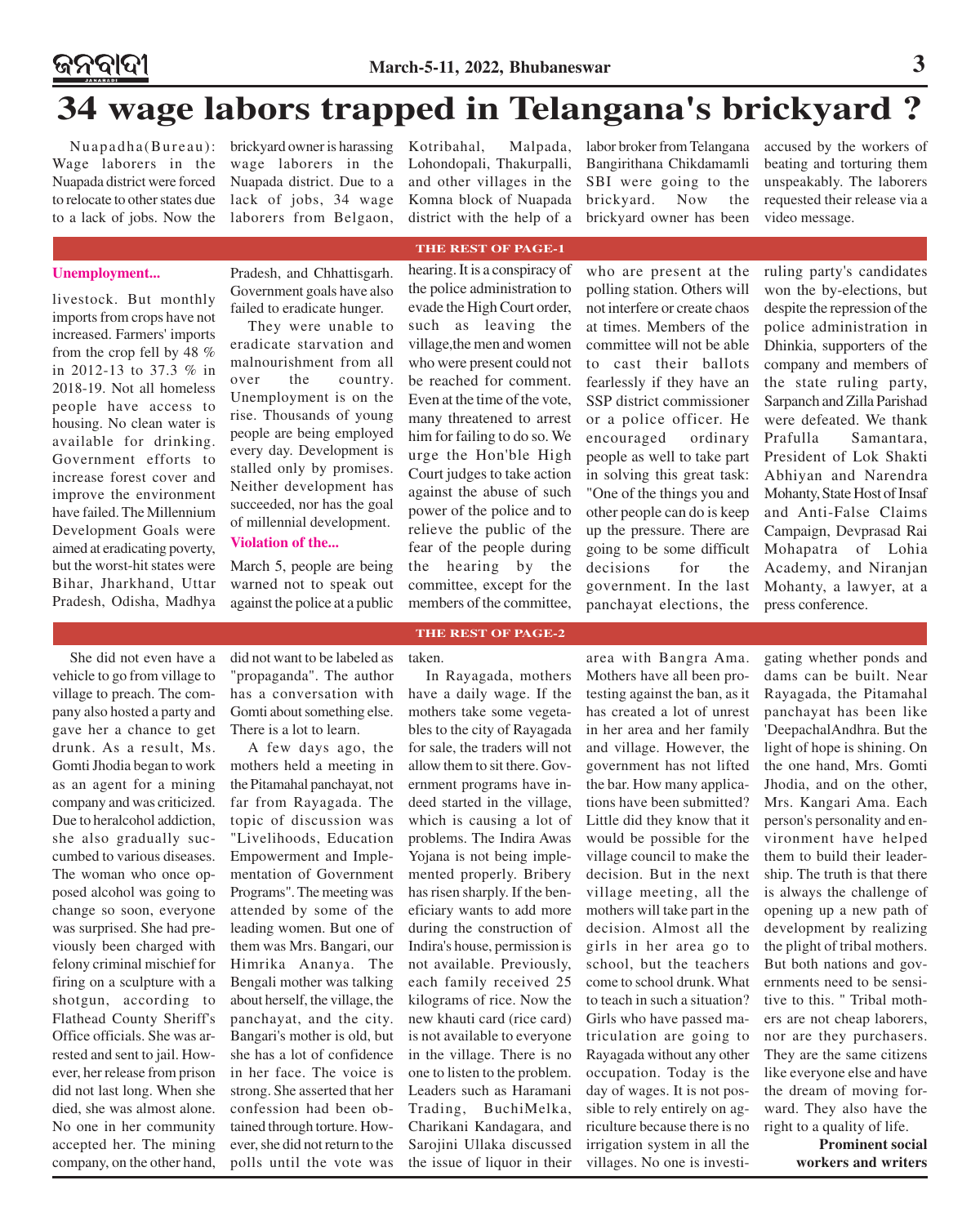

# **Russian imperialist Ukrainian war**

**Valchandra Sarangi**

**Tensions between Russia and Ukraine over the past few months have finally escalated into a war. Russia has launched military strikes on Ukraine from water, land, and airspace, despite warnings from the United States and its military alliance, NATO. Since a militarily weak country like Ukraine can't retaliate against an attack from a superpower like Russia, this unilateral war is likely to have killed almost all of Ukraine's troops and civilians. From the outside, the war seems to be between Russia and Ukraine, but the real battle is between the two superpowers Russia and the United States. In other words, Ukraine is now the latest victim of rivalry or war between the two imperialist powers in the world. The future will tell what the outcome of this war will be, but the terrible consequences that the whole world will have to suffer.**

#### There is no doubt at all.

The Russo-Ukrainian war was not a coincidence, but a long-running conflict between the two world powers. Although the United States now considers China to be its biggest rival and has resorted to all its tactics against it, militarily it considers Russia to be its biggest rival. While the United States wants to include Ukraine in NATO's military presence, Russia is also determined to increase its security and influence. Russian President Vladimir Putin's remarks at a press conference in Moscow on December 23 highlight the real reasons behind the war. "Will they accept us if we go and kill missiles on the US border?" With the deepening crisis in the global imperialist economy, the U.S. defeat in Afghanistan, the ongoing rivalry between them to seize the world's natural resources and markets, and, above all, the expansion of NATO, the United States, and the West are pursuing their policies.

The United States formed the North Atlantic Treaty Organization (NATO) in1949, fearing a rise in the power of the then-socialist countries under Soviet-led Russia. Russia and its allies, the Soviet Union, and its allies formed the



"Warsa" alliance in 1955 in the Polish capital, Warsaw, as an alternative to the military alliance. But after the collapse of the socialist system in Soviet Russia and other Eastern European countries in 1991, the Warsaw Pact lost its existence. So, there was no justification for having a military-like 'NATO' in that situation. But the United States and its allies began to strengthen it rather than dismantle it.

In the aftermath of the collapse of the Soviet Union in 1991, the United States and NATO agreed that NATO would not move forward an inch to the east to reassure Russia in terms of security. But promises made to Russia have repeatedly been openly violated by the United States and NATO. The U.S.-led Western powers have included former socialist countries in Eastern Europe, such as Romania, Hungary, and Poland, in NATO, expanding it further east, and eventually including the former Soviet state of Ukraine, which is adjacent to Russia. The number of NATO member states has increased from 12 to 30 in the last 30 years due to this imperialist aggressive policy of the United States and the West, which poses the greatest threat to world peace. Even three decades after the end of the Russo-American

Cold War, NATO has seen military intervention in Africa and Central and West Asia, not just in Eastern and Western Europe. Under NATO's leadership, sovereign states such as Iraq and Syria have been attacked and destroyed, and with its direct support, Israel and Saudi Arabia have carried out regular barbaric attacks and bombings on Palestine and Yemen, respectively. The whole world has seen the brutality of the NATO forces in far-flung Afghanistan in the name of fighting terrorism. So, the war situation in Ukraine today is clearly behind the war spirit of the United States and NATO. While they are plotting to lay a gun on the shoulders of Ukrainians for their imperialist interests, imperialist Russia has launched a barbaric attack on Ukraine. Imperialism claims that the war has once again proved Russia's Ukrainian war. And the world is no longer a monopoly The war has once again proved.

Gorbachev's and Yelstin's reigns were marked by the collapse of Soviet-style socialist imperialism and the founding of a United Statesled world. At the same time, Russian rulers were forced to step down without confronting the United States. But the current state of affairs in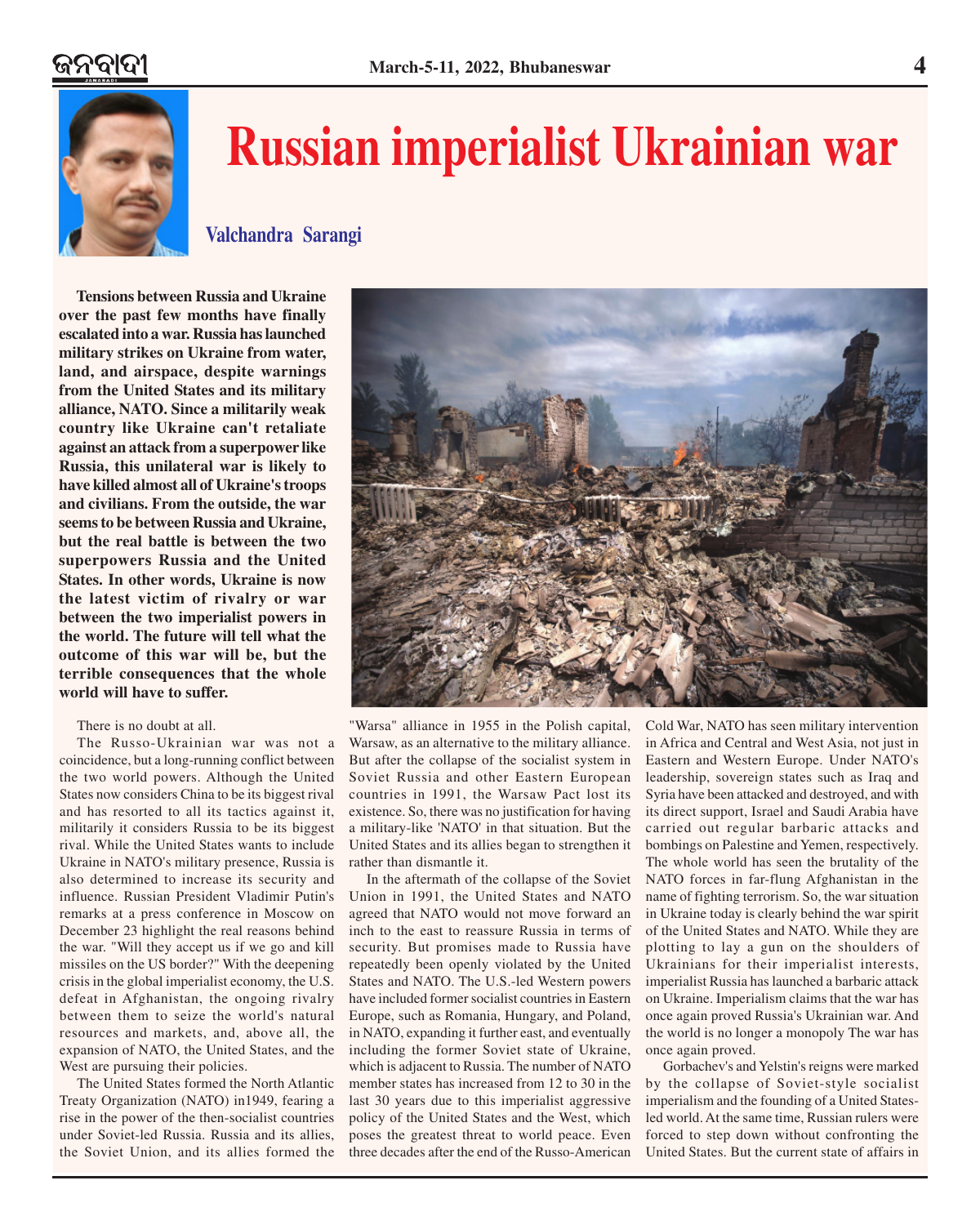Russia has changed a lot during the current Russian President Putin's rule. Russian rulers have been able to intervene militarily in other parts of the world to maintain their borders and re-establish their military presence in the world. Russia's rise to power has brought about a change in the world's balance of power, ending the monopoly and making the world more polarized. In the aftermath of the 9/11 attacks, Iraq's invasion of Iraq and Afghanistan, and its humiliating defeat, have greatly diminished U.S. influence and prestige in the world, while Russia's rise has dramatically changed the world. Russia's military intervention in Syria, its inability to invade Iran out of fear of the United States, and its military action against Georgia have all but confirmed Russia's growing military influence in the world, while greatly diminishing U.S. influence and prestige.

There are also many historical reasons behind the Russia-Ukraine conflict. This country, known as the most fertile region in Europe, has long been the target of greed in the West. The eastern part, inhabited by both the Ukrainian and Russian communities, has vast mineral resources, while the south has a strategically important Black Sea. The factories in the eastern part of the industry are mainly dependent on the Russian market for the sale of their products. In that sense, it is possible the United States and the West were trying to dominate the market, agriculture, and precious minerals, while Russia was trying to re-establish its lost influence. " That is why today Ukraine has become the epitome of the world's imperialist powers.

But instead of keeping away from the conflict of the imperialist powers, the Ukrainian rulers have fallen prey to their confusion. After the Soviet Union seceded from Russia and became a separate country, the wealthy group there took control of Ukraine. From the beginning, they developed the country with the help of Russia, and later with the West. For his own sake, he maintained relations with Russia on the one hand and with the United States on the other. But after consolidating their political position, they have increasingly turned their backs on the West, leaving Russia, and openly allying themselves with the United States. They want to work under the auspices of the United States and join NATO under its pressure. He has cracked down on antigovernment media outlets, including cracking down on pro-Russian political groups in his country. In that sense, it is possible Russia did not have a say in the situation. Russia has never been able to tolerate the presence of NATO troops and weapons on its borders.

The U.S. approach to Ukraine has been stagnant since the beginning. The United States has stepped up its military presence on the Russian border for military purposes. Ukraine's illegally ousted elected government in 2014 has

been instrumental in bringing its allies to power. The United States has said in a statement that it "does not consider it necessary to comment on such fabrications." Even after the humiliating defeats in Iraq and Afghanistan, the US authorities are not ready to learn from it. The United States cannot help but feel that the world, which has become a monolithic state after the collapse of Soviet Russia in 1991, has now been transformed into a multi-polar state. They still believe that by changing their tactics, they can assert their dominance over the whole world. That is why they want to annex Ukraine to NATO and make it a military base on the border with their traditional rival Russia.

Russia, however, appears to have decided to confront the United States and NATO to increase its influence under the pretext of Ukraine. It wants to launch another product without having to worry about the Commission instituting various actions under antitrust law." After the US invasion of Iraq and Afghanistan, and the consolidation of its position in the country, the Russian rulers now consider it an opportunity to achieve their imperialist goals. Russia has launched a special military operation in Ukraine to protect the local population from attacks by rebels and government forces on the rebel-held province of Denpasar, Ukraine. But there is no doubt that the real purpose of this so-called campaign is to keep the country under its control. In his speech, Putin also questioned the independence of Ukraine. So, another big reason behind the war is that both Russia and the United States are in the throes of war due to their country's economic crises.Russia is in the throes of a major financial crisis, and anti-government protests are raging. The other two superpowers in the imperialist world, China and the European Union, also play important roles. While the European Union is cooperating with the United States in helping Ukraine, China is firmly in touch with Russia.

The Russian-Ukrainian war has far-reaching consequences. "Especially if the war continues for a long time, it will have a devastating effect on the global economy." The United States and its NATO allies want the war to last longer, as Russia's financial situation worsens. Russia, on the other hand, wants to take Ukraine into its fold by fighting in the shortest possible time. Although the current war is limited to Russia and Ukraine, it is likely to escalate into a world war or a nuclear war at any time. At present, the United States and NATO are indirectly supporting Ukraine, even though they are not directly involved in the war. Under the pretext of this war, they are aiming to expand their subordinate trade. Evidence of this is the skyrocketing share of arms companies in Western countries since the start of the war. So, if for some reason NATO member states intervene militarily, it is likely to spread around the world. "If Russia succeeds in Ukraine and the United



States and Western countries fail to protect Ukraine, Russia's military and political influence in the world will be greatly enhanced." In that sense, it is possible Russia and the United States were at loggerheads with Russia. As a result, France and other European countries are increasingly worried about Russia's arrival in Europe.

As a result of the war, the price of crude oil in the international market is likely to skyrocket. During the last seven days of the war, oil prices have risen to \$115 per barrel, the highest level since 2014. In addition, wheat, edible oils, and other foodstuffs are one of the leading exporters of food in the world, and if the war continues, food prices in the world market are likely to rise. The Russo-Ukrainian war is one of the most devastating in the world, with thousands of Indian citizens living there, especially thousands of Indian students studying medicine. So far, two Indian students have been killed in the fighting. While the Modi government has been slow to rescue Indian students and bring them back to the country, many have been left stranded.

The Indian government has been embroiled in controversy over the ongoing dispute between the United States and Russia over the Ukraine issue. Prime Minister Narendra Modi has recently called for a strong government in the by-elections in the run-up to the Uttar Pradesh elections. But the military has remained silent on what to do with the powerful government in Ukraine. Even in the case of the neutral state, the Indian government has said no to the Russian attack on the United Nations and has remained indirectly on the side of Russia during the referendum on the US-sponsored condemnation resolution. The Indian government, however, needs to put pressure on Russia to end the war and try to bring Indian students back safely.

The imperialist powers in the world are the cause of all kinds of wars and unrest. The battle for control over markets, natural resources, and trade routes is the result of war. So, war is never the answer. Because war itself is a problem. In no case can it be said that one country is invading another. Therefore, in the interest of the world, the war in Ukraine needs to be stopped immediately. Russia must withdraw its military action as soon as possible. However, the end of imperialism and the collapse of military alliances, such as NATO, are essential for lasting peace in the world.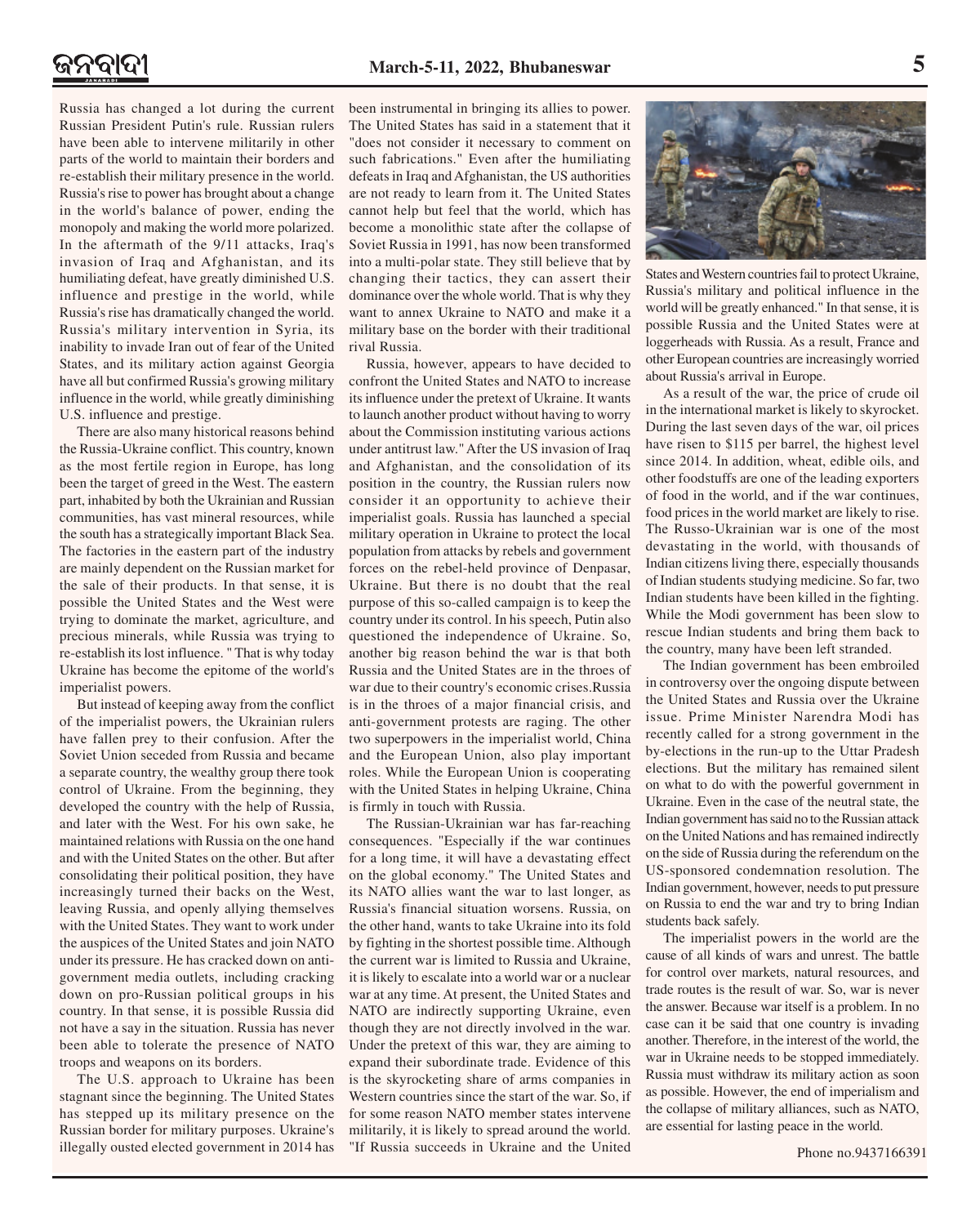## **International Women's Day : A Background to the Struggle**



March 8 is International Women's Day, which marks the centenary of women's struggle. The struggle is lifelong,the struggle is proof of her existence, and women's struggles have made a new history with changing times.

From the beginning of civilization, women have been partners in the struggle against nature. Above all, her place in society was important because of the characteristics of childbearing. The rise of the class and the rise of patriarchy over time changed the fate of women. The woman was raped twice. For example, class slavery and masculine slavery. As much as women had the opportunity to be selfsufficient during the struggle with nature, the double bondage was crushed under the burden. As soon as she became a slave, she began to fight for her position. In every age in history, women have revolted. But those rebels have not been able to take collective action. In the Indian context, Gargi's intellectual struggle against Russian rites and Mira's revolt in the Middle Ages is a testament to that history. Although the uprisings were very important, they did not symbolize the liberation of the entire female race.

But the advent of capitalism has changed a lot in the lives of women. It was the market demand that brought women out of the cave. Working under one roof in the workshop, they collectively became acquainted with each other's plight. Needless to say, Europe and the United States, the center of the industrial revolution, have become a land of collective consciousness for women. In the United States and Europe, a large number of women worked in the garment and other industries. The daily labor of 15/16 hours, the inhuman conditions of the workplace, the very low wages, and the lives of these women workers were miserable. No matter how hard they tried,

they were still in their homes. They and their children were often ill. They did not have time to look after the children. When she arrived at the factory, she saw a female worker, not alone, but among many of her fellow sisters in a state of selfsacrifice. Gradually a unity developed between them. Awareness of the fighting has grown, and protests have erupted against the mill owners.

An example of this was the March 8, 1957, New York Clothes Mill Women's Workers' Movement. Thousands of women workers gathered in Rotterdam Sloasers, New York on this day. They demanded a reduction in their daily work hours and a better life or workplace. The movement walked up to the movie of these women. Many female workers were killed.

The women's labor movement has never stopped since then. Over time, the whole labor movement peaked, and the revolutionary situation around the world matured. Women's participation and sacrifice in all national liberation movements, including the Paris Commune, increased. At the Second Socialist Leaders' Conference in Copenhagen, Denmark, in 1910, the famous German leader Clara Jetkinen proposed to mark March 8 as "International Women's Day." Since then, March 8 has been celebrated as International Women's Day.

In India, women's struggles have gone through many ups and downs. From 1910 to 1947, they took an active part in various aspects of the freedom struggle. Like Kalpana Dutt and PritilataOdedar, revolutionaries joined the armed struggle and committed suicide. But the liberation of women in the Indian freedom struggle was never on the agenda. The next phase of the women's movement in India began after the transfer of power in 1947. There were protests against social practices such

### **Lenin Kumar**



as dowry and child marriage, and some important laws were enacted. But most importantly, women played a leading role in the Telangana and Naxalite movements. In all of these movements, women took part in armed conflict with the clear goal of complete social change. But it did not matter the issue of the release of oppressed women. Meanwhile, women's significant role in armed revolutionary movements underscores the question of their liberation. In the nationalist movement, women, especially women in Manipur, set an unparalleled example of struggle.

After 1991, the new strategy of imperialist exploitation manifested its monotheistic nature through liberalization, privatization, and globalization. NGOs spread the word everywhere as a means to an end. NGOs absorbed the movement's issues, songs, symbols, behaviors, and even words, and embraced the movement from within. Imperialism ordered its brokers to suppress movements that they could not escape. Almost all governments around the world have made it their primary responsibility to silence and suppress every voice raised in the name of the war on terrorism in the aftermath of the 9/11 attacks. Sovereigntyliberalization, privatization, and globalization are not the only ones reluctant to sacrifice their sovereignty. Millions of people are being displaced from their native land for the benefit of the capitalists in the country. "Everywhere you look today, the tide of protectionist sentiment is flowing.

The government has also been waging war against the poorest indigenous people in the hands of local and foreign companies to keep India in the center, rich in mineral resources. Violence against women, including homicide, and mass arrests, has been used by government thugs as an important weapon in breaking the morale of the people. Women are the only victims of national terrorism for capitalist development. But in the toughest phase of repression, women are the ones who have led the mass movement and are suppressing extreme nations, such as women in Narayan Patna, Kalinganagar, the current Maliparbat, and Dhinkia areas of the state. It is unmistakable that women played a significant role in the historic uprising of our time, whether it was against undemocratic communal discriminatory citizenship laws or the corporate selfish agricultural law during the fascist Modi government.

There are many wars in the country against imperialism and feudalism. "It's not just about the uniqueness of the body, it's about building a free-from-exploitation, communist society through this class struggle, and that's the backbone of the future struggle."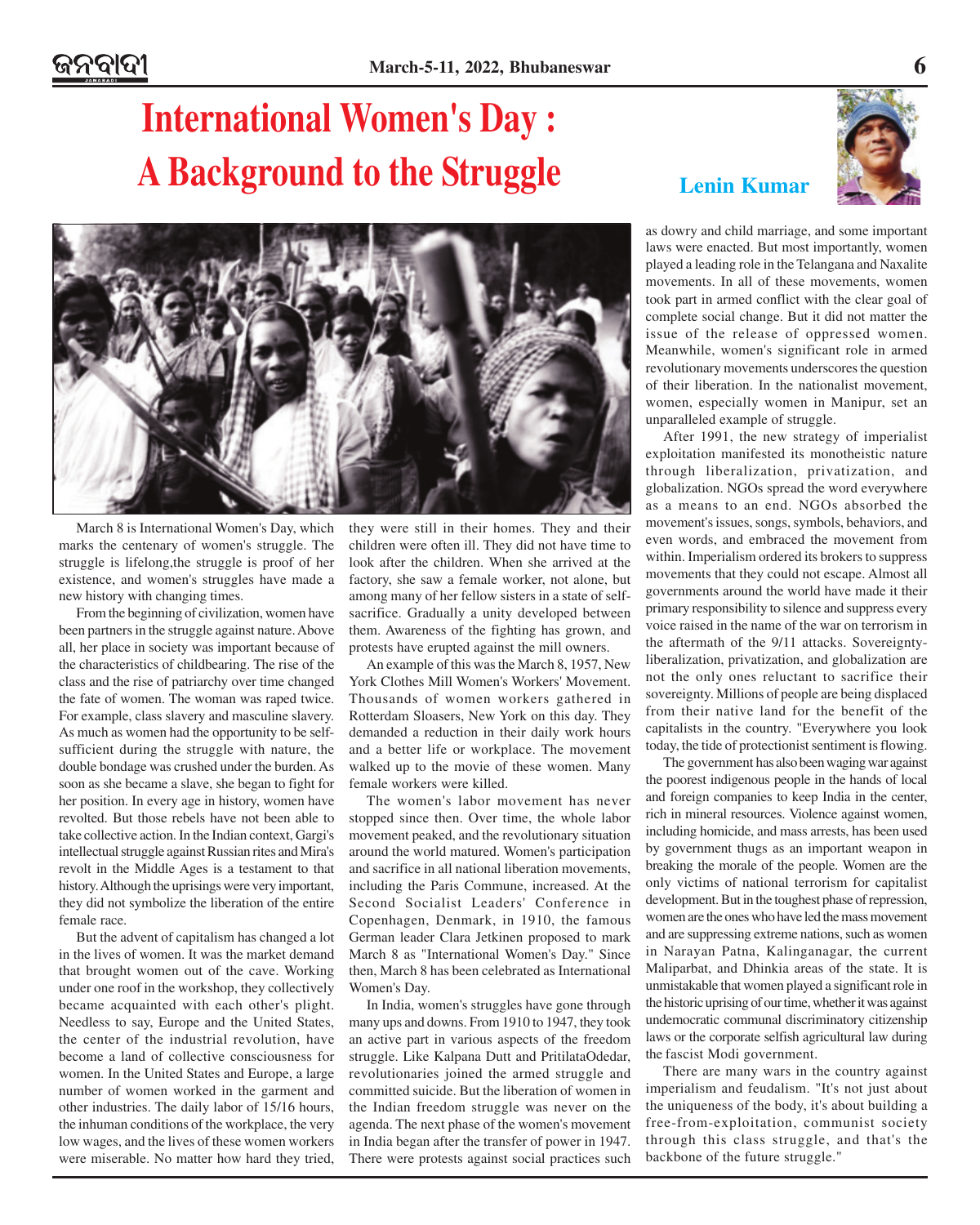### **March-5-11, 2022, Bhubaneswar 7** ଜନବାଦୀ **Serious patients lying in front of casualties !**

Choudwar (Bureau): The critically ill patientsare suffering in the hospital due to the negligence of the 108 ambulances. Patients struggling with death and pain, but their treatment can't begin. An ambulance rushed the patients to a hospital, then leave the place. Due to delay in treatmentsome patients are pronounced dead. The treatment is delayed because no relatives of these patients have been identified and their identities have not been established. As per the rules, the ambulance attendant will be present at the 108 ambulances coming to the Capital Hospital from the admission of the unidentified critically injured to the treatment, from the bandage until finally the MLC. There he will hand over the patients to the employment agency. The staff of the organization then takes the patients concerned to various departments. But some 108 ambulance attendants do not comply. The injured were rushed to a hospital, where they were pronounced dead at the scene. Others have been accused of running the MLC alone. As a result, the police have to be reluctant to identify the injured.

The family of the deceased has not been notified if the patient is healed or the patient has been transferred to another hospital or died. In addition, if the patient dies in front of the casualty, the relatives of the patient



create a law and order situation on the hospital premises. According to hospital staff, some 108 ambulances were called to the scene, and a few casualties were reported. However, patient care is delayed if the organization staff is busy with any other work. If the injured person is seriously injured or dies, the family members can blame the casualty staff or the doctor. Similarly, some people are rescuing critically ill patients from the roadside and lying on stretchers lying in front of the casualty. Treatment is delayed because there is no information about them.

A few days ago, at around 11.30 pm, 108 ambulance crews rescued an unidentified

woman from the Nuapalli area and brought her to the Capital Hospital. The baby boy with the woman was also slightly injured. He was hospitalized for a long time but was not treated. Similarly, a young man who was seriously injured in a 108 ambulance accident was brought to Capital Hospital. But he, too, was lying on the stretcher for a long time in front of the casualty. He was rushed to a nearby hospital, where he was pronounced dead at the scene. Who would have been responsible if the young man had died because of a delay in treatment? Contacting Capital Hospital officials in this regard, however, was not possible.

### **Complaint of forest workers on officers for using them for personal benefits**

Rourkela (Bureau): In 6 ranges of the forest department, around 200 workers claimed that they are asked to do the personal work of senior officers. Employees of the ranges have handed over a letter of demand to the forest officials through their leader Chitranjan Jena. During the previous DFO, a temporary driver working in his office was summoned by DFO's wife, when the driver denied he was fired and charged with felony criminal mischief. They complained that the temporary pay of Rs 8,200 was always at the forefront of the work of catching thieves and chasing elephants.Two employees, Shiva Induar and Ranka Toppo were killed in the elephant attack. They have the help of ordinary people. These workers, who work 24 hours a day for Rs 8,200, are being paid for their leave, and even though they have ESI, they are not getting all the benefits from there. In the midst of all this, they have been fighting for their lives during the corona period, falling into the trap of the forest department and the governmental system.

Rourkela DFO Yashwant Sethi, meanwhile, said in a statement that he was "on duty" today but was not immediately available for comment.

## **The state's share of the tribal welfare department's budget is declining**

Bhubaneswar (Bureau): The state's share in the budget of the Tribal Welfare Department is declining. Central grants are falling year by year. As a result, Odisha, the third-largest tribal state in the country, has begun to suffer. Most importantly, during the last government at the Center, Oriya MP Joel Oram was in charge of the Ministry of Tribal Affairs. Even in this government, Oriya MP BishweshwarTudu is the Minister of State for this department.

However, it is not clear why Odisha is being neglected. There are also concerns that indigenous welfare schemes are slowly shrinking. Raised by social organizations. This year, the central budget has allocated Rs 8451.92 crore for the tribal welfare department. Giri Rao of Bashundhara, a nongovernmental organization, said the budget for the tribals, which was 8.6% of the total population, was only 0.21%. Although the budget money has increased compared to 2019, it will not benefit states like Odisha.

This is because the state's share of the state budget is declining. As of 2019, the state's share of the total budget was 92.37% (Rs 6694.34 crore). However, in

2020, it dropped to 69.83% (Rs 3,836.68 crore). In 2021, the share fell to 63.13 percent (Rs 3902.03 crore). In 2022, it reached a record low of 54.73% (4598.34 crores). Indigenous peoples have been the worst affected by the epidemic since 2020. Demonetization of money was paramount at this time. The state needed to pay more. At the same time, grants to the state have been reduced. In the past, the budget was based on the population of the state. According to the decision of the Policy Commission formed in the wake of the Modi government, the Center will provide the money as per the state's prepared estimates. This means that the monopoly on grants to the state has shifted to the center. Non-BJP states like Odisha do not give more grants to states with poor but weak voices.

Rather, social organizations think that it is declining fatally every year. Many tribals in the state are suffering because of this. Many schemes, including the collection of minorities, have no money. Surprisingly, the ruling party in the state is the BJD, or the opposition Congress has not opened its mouth. State-Tribal Welfare Minister Jagannath Sarka said he was opposed to the Centre's grant cuts.